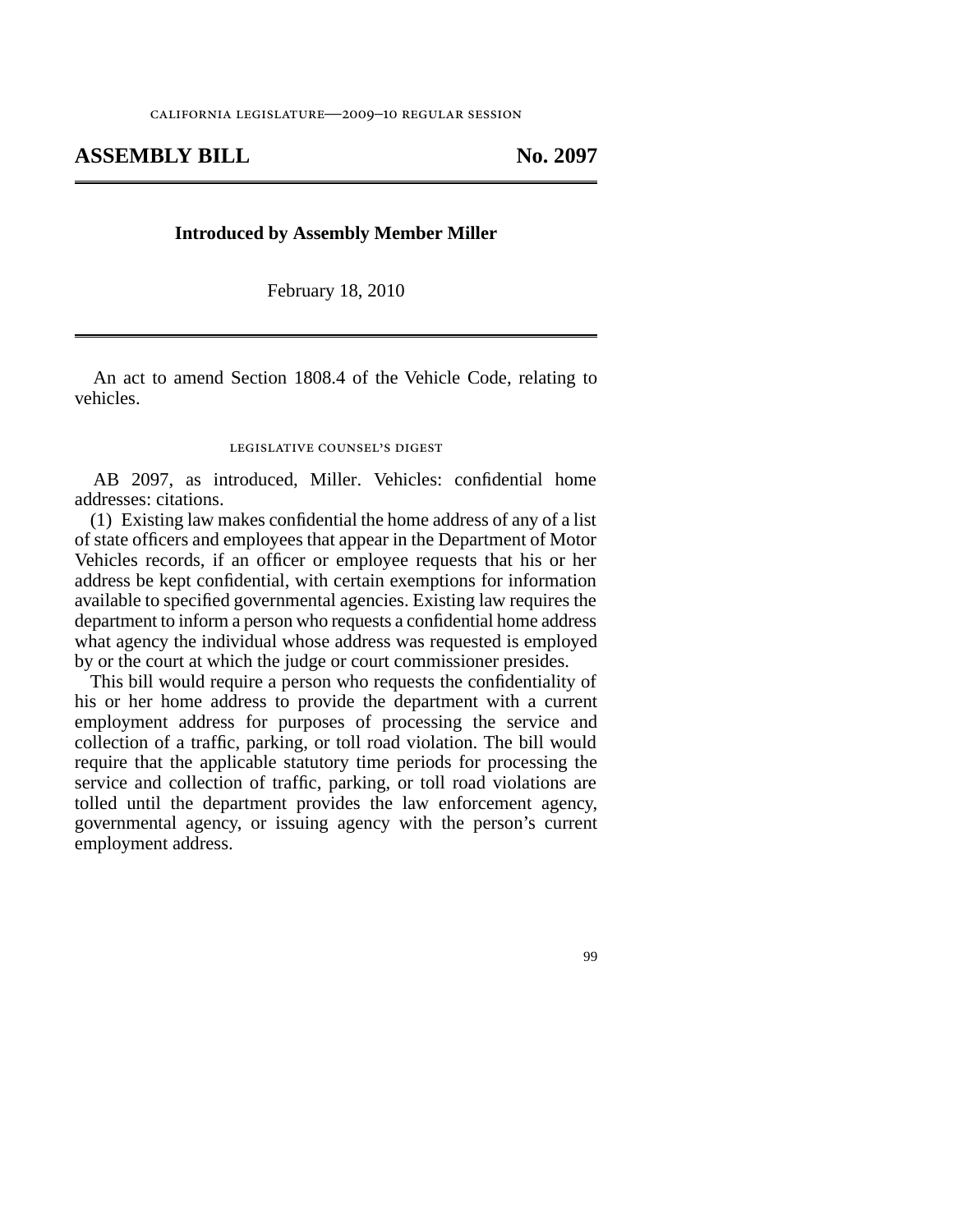The bill would require a person who has requested the confidentiality of his or her home address to notify the department of motor vehicles of any change in his or her employment address within 10 days.

By creating new crimes, the bill would impose a state-mandated local program.

(2) Existing law requires the Department of Motor Vehicles to refuse to renew the registration of a vehicle if the registered owner or lessee has been mailed a notice of delinquent parking violation or a failure to pay a traffic citation and the processing agency has filed or electronically transmitted to the department an itemization of the unpaid parking or traffic citation penalty, including the administrative fee, and the owner or lessee has not paid the penalty and administrative fee.

This bill would require the department to refuse to renew the registration of a vehicle if the person who has been served pursuant to this section has been mailed a notice of delinquent parking violation or a failure to pay a traffic citation and the processing agency has filed or electronically transmitted to the department an itemization of the unpaid parking or traffic citation penalty, including the administrative fee, and the owner or lessee has not paid the penalty and administrative fee.

(3) The California Constitution requires the state to reimburse local agencies and school districts for certain costs mandated by the state. Statutory provisions establish procedures for making that reimbursement.

This bill would provide that no reimbursement is required by this act for a specified reason.

Vote: majority. Appropriation: no. Fiscal committee: yes. State-mandated local program: yes.

*The people of the State of California do enact as follows:*

1 2 SECTION 1. Section 1808.4 of the Vehicle Code is amended to read:

3 4 1808.4. (a) For all of the following persons, his or her home address that appears in a record of the department is confidential

- 5 if the person requests the confidentiality of that information:
- 6 (1) Attorney General.
- 7 (2) State Public Defender.
- 8 (3) A Member of the Legislature.
- 9 (4) A judge or court commissioner.
- 10 (5) A district attorney.
- 11 (6) A public defender.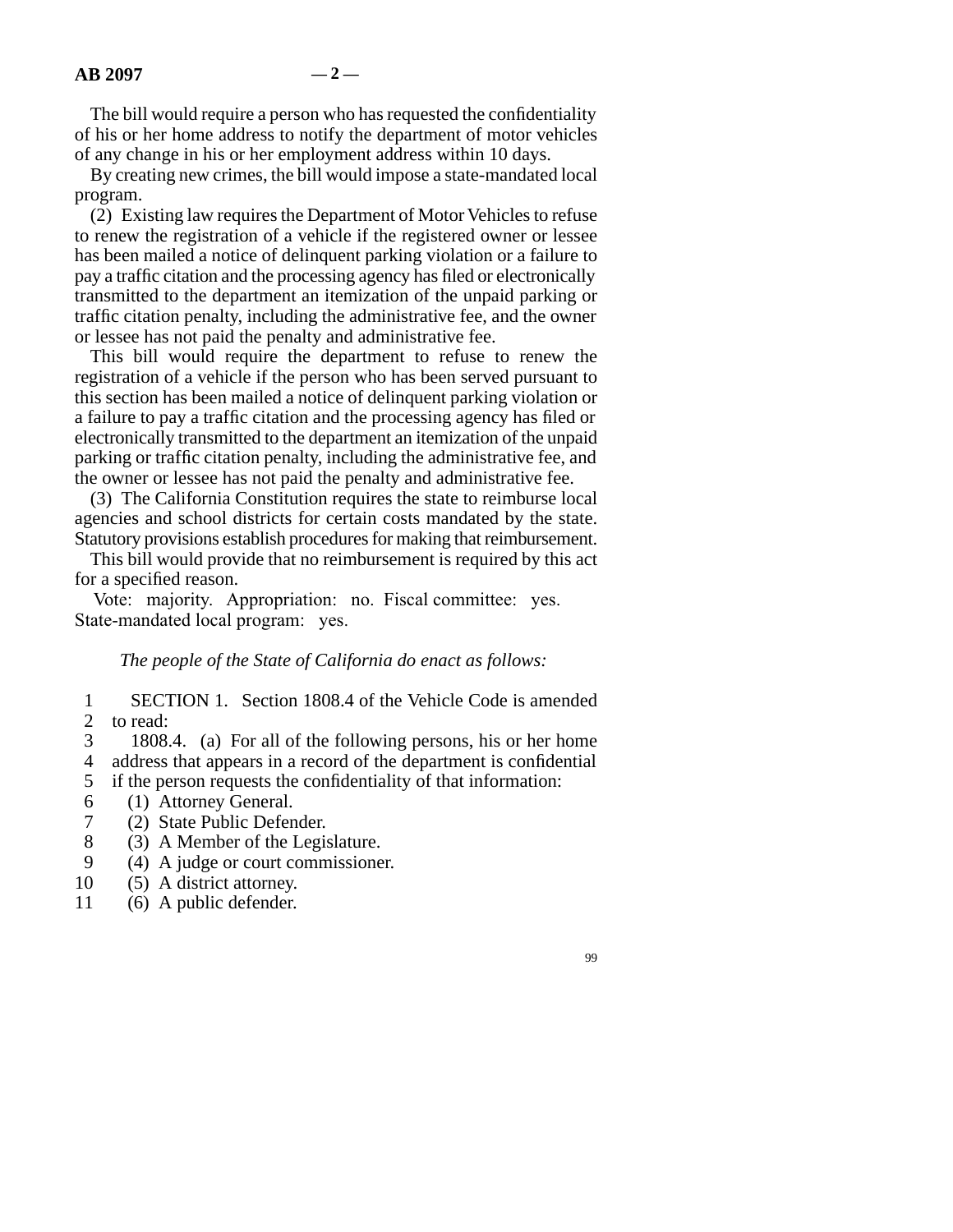1 2 3 (7) An attorney employed by the Department of Justice, the office of the State Public Defender, or a county office of the district attorney or public defender.

4 5 6 7 8 9 (8) A city attorney and an attorney who submits verification from his or her public employer that the attorney represents the city in matters that routinely place the attorney in personal contact with persons under investigation for, charged with, or convicted of, committing criminal acts, if that attorney is employed by a city attorney.

- 10 (9) A nonsworn police dispatcher.
- 11 12 (10) A child abuse investigator or social worker, working in child protective services within a social services department.

13 (11) An active or retired peace officer, as defined in Chapter

14 15 4.5 (commencing with Section 830) of Title 3 of Part 2 of the Penal Code.

16 17 18 (12) An employee of the Department of Corrections and Rehabilitation, Division of Juvenile Facilities, or the Prison Industry Authority specified in Sections 20403 and 20405 of the

- 19 Government Code.
- 20 (13) A nonsworn employee of a city police department, a county

21 sheriff's office, the Department of the California Highway Patrol,

22 a federal, state, or local detention facility, or a local juvenile hall,

23 camp, ranch, or home, who submits agency verification that, in

- 24 25 the normal course of his or her employment, he or she controls or supervises inmates or is required to have a prisoner in his or her
- 26 care or custody.
- 27 (14) A county counsel assigned to child abuse cases.
- 28 29 (15) An investigator employed by the Department of Justice, a county district attorney, or a county public defender.
- 30 (16) A member of a city council.
- 31 (17) A member of a board of supervisors.
- 32 33 (18) A federal prosecutor, criminal investigator, or National Park Service Ranger working in this state.
- 34 35 36 (19) An active or retired city enforcement officer engaged in the enforcement of the Vehicle Code or municipal parking ordinances.
- 37 (20) An employee of a trial court.
- 38 (21) A psychiatric social worker employed by a county.
- 39 (22) A police or sheriff department employee designated by the
- 40 Chief of Police of the department or the sheriff of the county as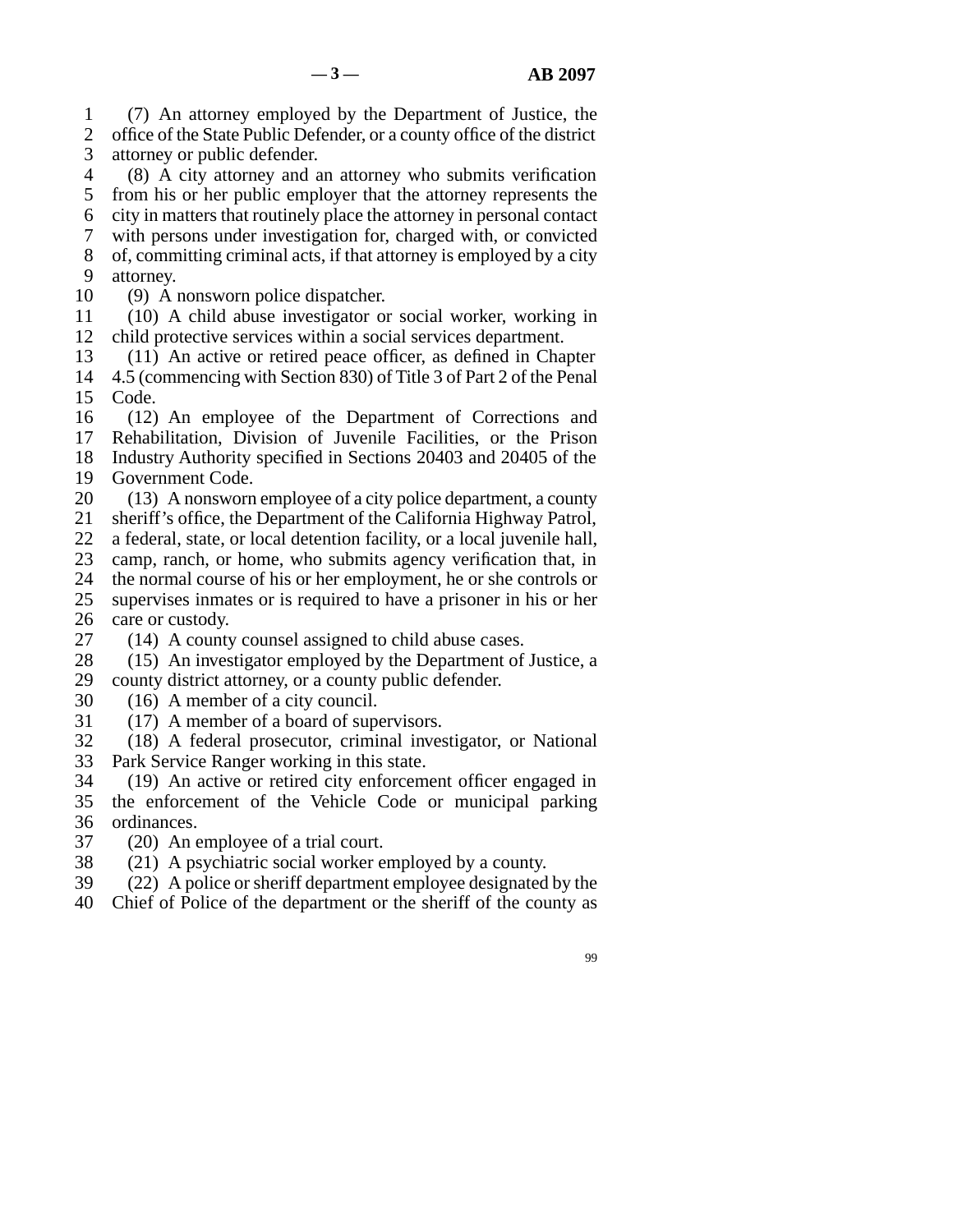1 being in a sensitive position. A designation pursuant to this

 $\mathcal{D}_{\mathcal{L}}$ paragraph shall, for purposes of this section, remain in effect for

3 three years subject to additional designations that, for purposes of

4 this section, shall remain in effect for additional three-year periods.

5 6 (23) A state employee in one of the following classifications: (A) Licensing Registration Examiner, Department of Motor

7 Vehicles.

8 9 (B) Motor Carrier Specialist 1, Department of the California Highway Patrol.

10 11 (C) Museum Security Officer and Supervising Museum Security Officer.

12 13 14 (24) (A) The spouse or child of a person listed in paragraphs (1) to (23), inclusive, regardless of the spouse's or child's place of residence.

15 16 (B) The surviving spouse or child of a peace officer, as defined in Chapter 4.5 (commencing with Section 830) of Title 3 of Part

17 2 of the Penal Code, if the peace officer died in the line of duty.

18 19 20 (b) The confidential home address of a person listed in subdivision (a) shall not be disclosed, except to any of the following:

21  $(1)$  A court.

22 (2) A law enforcement agency.

23 (3) The State Board of Equalization.

24 (4) An attorney in a civil or criminal action that demonstrates

25 26 to a court the need for the home address, if the disclosure is made pursuant to a subpoena.

27 28 29 (5) A governmental agency to which, under any provision of law, information is required to be furnished from records maintained by the department.

30 (c) (1) A record of the department containing a confidential

31 home address shall be open to public inspection, as provided in

32 Section 1808, if the address is completely obliterated or otherwise removed from the record.

33

34 35 36 37 (2) Following termination of office or employment, a confidential home address shall be withheld from public inspection for three years, unless the termination is the result of conviction of a criminal offense. If the termination or separation is the result

38 of the filing of a criminal complaint, a confidential home address

39 shall be withheld from public inspection during the time in which

40 the terminated individual may file an appeal from termination,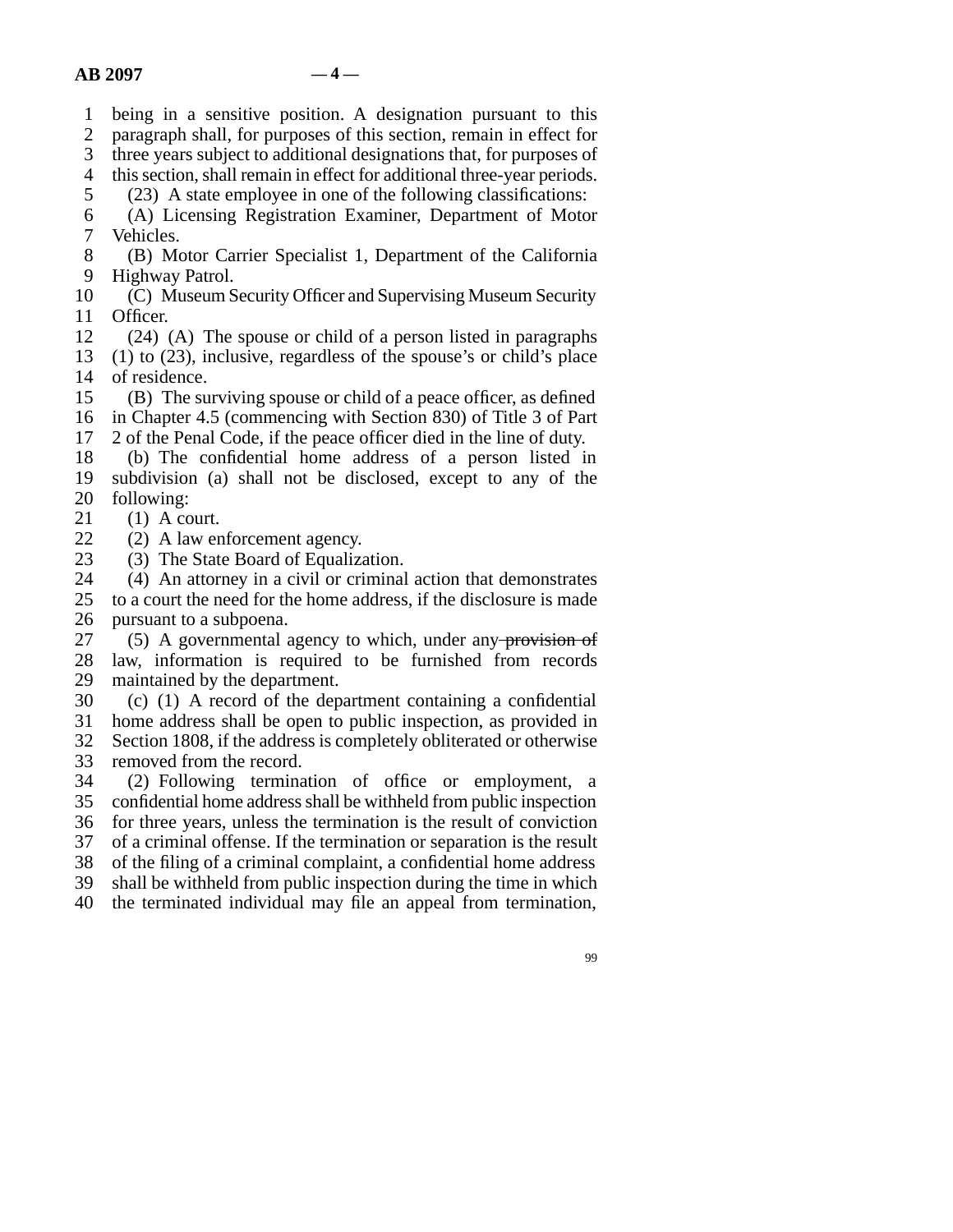1 2 while an appeal from termination is ongoing, and until the appeal process is exhausted, after which confidentiality shall be at the

3 discretion of the employing agency if the termination or separation

4 is upheld. Upon reinstatement to an office or employment, the

5 protections of this section are available.

6 7 8 9 10 11 12 (3) With respect to a retired peace officer, his or her home address shall be withheld from public inspection permanently upon request of confidentiality at the time the information would otherwise be opened. The home address of the surviving spouse or child listed in subparagraph (B) of paragraph (24) of subdivision (a) shall be withheld from public inspection for three years following the death of the peace officer.

13 14 15 16 (4) The department shall inform a person who requests a confidential home address what agency the individual whose address was requested is employed by or the court at which the judge or court commissioner presides.

17 18 19 20 21 22 23 24 25 26 27 28 29 30 31 *(d) (1) A person who requests the confidentiality of his or her home address pursuant to this article shall provide the department with a current employment address for purposes of processing the service and collection of a traffic, parking, or toll road violation. The applicable statutory time periods for processing the service and collection of traffic, parking, or toll road violations are tolled until the department provides the law enforcement agency, governmental agency, or issuing agency with the person's current employment address. Notwithstanding Sections 40500 and 40518 or any other law, the use of a person's current employment address, whose home address is confidential, satisfies the requirement of the person's home address for purposes of serving a notice to appear or a notice of violation pursuant to Article 2 (commencing with Section 40500) of Chapter 2 of Division 17. (2) A person who has requested the confidentiality of his or her*

32 33 *home address shall notify the department of any change in his or her employment address within 10 days.*

34 *(3) The department shall refuse to renew the registration of a*

35 36 *vehicle if the person who has been served pursuant to this section has been mailed a notice of delinquent parking violation or a*

37 *failure to pay a traffic citation and the processing agency has filed*

38 *or electronically transmitted to the department an itemization of*

39 *the unpaid parking or traffic citation penalty, including the*